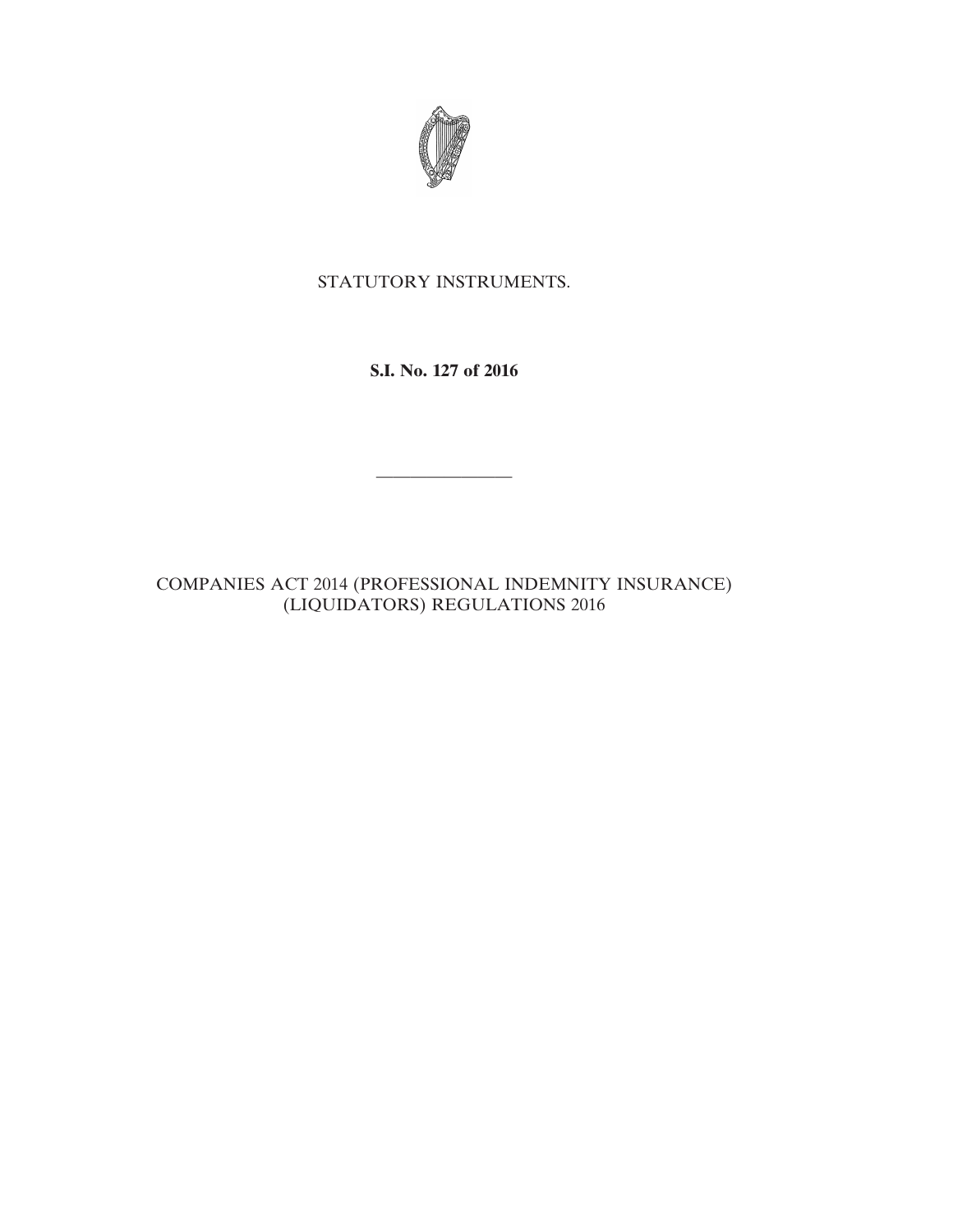# COMPANIES ACT 2014 (PROFESSIONAL INDEMNITY INSURANCE) (LIQUIDATORS) REGULATIONS 2016

The Irish Auditing and Accounting Supervisory Authority in exercise of the powers conferred on it by section 634 of the Companies Act 2014 (No. 38 of 2014), hereby makes the following regulations:

### *Citation and commencement*

1. (1) These Regulations may be cited as the Companies Act 2014 (Professional Indemnity Insurance) (Liquidators) Regulations 2016.

(2) These Regulations shall come into operation on 1 June 2016.

#### *Definitions*

2. (1) In these Regulations—

"Act" means the Companies Act 2014 (No. 38 of 2014);

"circumstance" means an incident, fact, occurrence, matter, act or omission that may give rise to a claim;

"claim" means a request or demand for, or an assertion of a right to, or an intimation of an intention to seek-

- (*a*) civil compensation of any nature,
- (*b*) civil damages of any nature;

"defence costs" means legal costs and disbursements and investigative and related expenses reasonably and necessarily incurred with the consent of an insurance undertaking in relation to a claim including without limitation the costs of:

- (*a*) defending any proceedings, or
- (*b*) conducting any proceedings for indemnity, contribution or recovery, or
- (*c*) investigating, reducing, avoiding or compromising any actual or potential claim,

but the term "defence costs" does not include any internal overhead expenses of an insured or former insured or an insurance undertaking or the cost of any insured's or former insured's time;

"former insured" means a person who previously fulfilled paragraph (*a*) of the definition of an insured but no longer does so, during or on expiry of a period of cover;

"insolvency event", in relation to an insurance undertaking, means-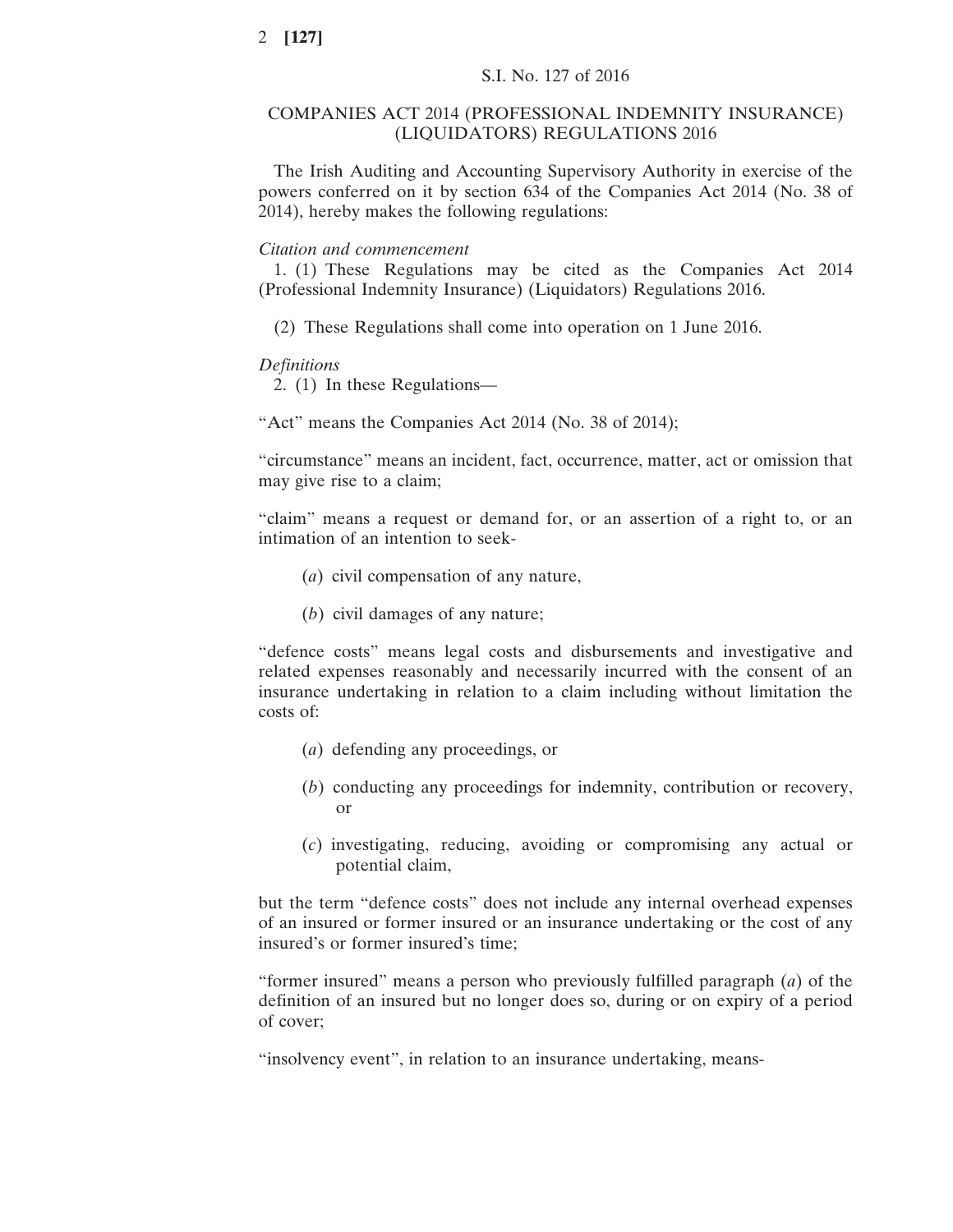- (*a*) the appointment of a liquidator, receiver, administrative receiver, administrator or examiner to the insurance undertaking (or analogous appointment being made in respect of the insurance undertaking in any jurisdiction outside the State),
- (*b*) the passing by the members of an insurance undertaking of a resolution for a voluntary winding-up (or an analogous step being taken in relation to an insurance undertaking in any jurisdiction outside the State),
- (*c*) the making of a winding-up order in relation to an insurance undertaking (or an analogous order being made in relation to an insurance undertaking in any jurisdiction outside the State), or
- (*d*) the approval of a voluntary arrangement or similar form of composition with creditors in respect of an insurance undertaking (or an analogous event occurring in relation to an insurance undertaking in any jurisdiction outside the State);

"insured" means—

- (*a*) a person qualified for appointment as a liquidator of a company pursuant to section 633 of the Act and includes a provisional liquidator,
- (*b*) any servant or agent of a person referred to in paragraph (*a*), or
- (*c*) both of them;

"non-performance event" means, in relation to an insurance undertaking, the loss by that insurance undertaking of its ability to lawfully fulfil any obligations undertaken by it in respect of professional indemnity insurance in the State (whether by withdrawal or qualification of its authorisation to do so or otherwise);

"period of cover" means the period for which the insurance held by the insured provides cover;

"run-off cover" means a policy or policies of insurance for a former insured;

"run-off period" means the period of 6 years immediately following the end of the former insured's last period of cover as an insured;

"self-insured excess" means an amount that the insured is required, by the terms of any contract between the insured and the insurer, to pay to the claimant in the event of a claim.

### *Scope of cover*

3. The professional indemnity insurance effected and maintained by an insured in accordance with section 634(1) of the Act shall-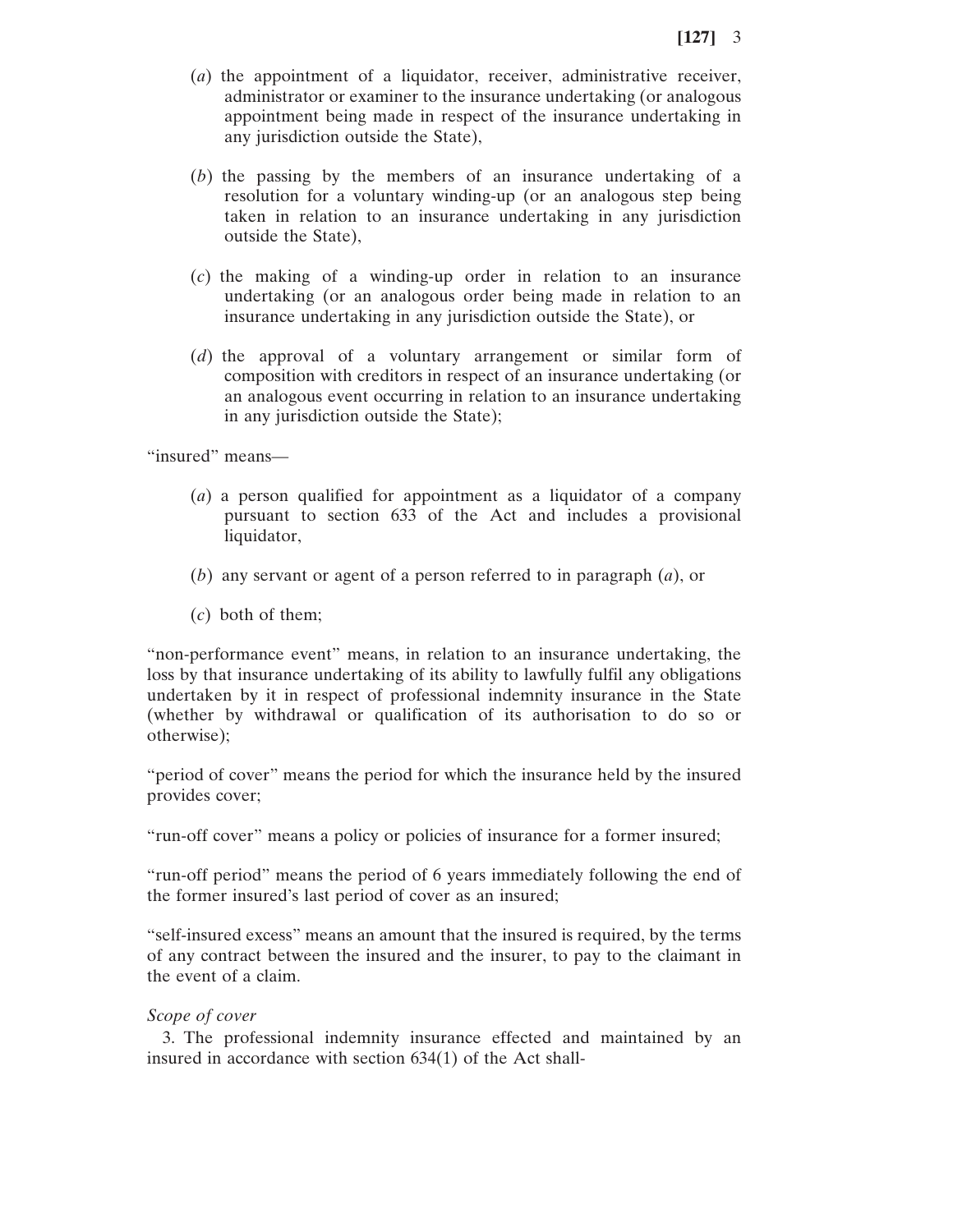# 4 **[127]**

- (*a*) indemnify each insured against civil liability incurred by an insured arising from the conduct of the insured in the winding up of a company provided that:
	- (i) a claim in respect of such civil liability is first made against the insured during the period of cover, or
	- (ii) such civil liability arises from a circumstance first notified to the insurer during the period of cover; and
- (*b*) indemnify the insured against defence costs in relation to any claim referred to in subparagraph (*a*) and provide that such defence costs will be met by the insurer as and when they are determined due and payable.

### *Minimum level of cover*

4. (1) Subject to paragraph (2), the professional indemnity insurance effected and maintained by an insured in accordance with section 634(1) of the Act shall—

- (*a*) provide a limit of liability for each and every claim (exclusive of defence costs) of not less than  $\epsilon$ 1,500,000, and
- (*b*) provide cover for defence costs.

(2) The insurance referred to in paragraph (1) shall be at a level which is commensurate with the value and nature of the work undertaken by the insured.

#### *Self-insured excess*

5. (1) An insured shall be permitted to agree with his or her insurance undertaking a self-insured excess in respect of professional indemnity insurance to be borne by the insured in the event of a claim, provided that the insurance undertaking has agreed that, in any case where the insured defaults in making payment of any part of such self-insured excess to a claimant within 30 days of it becoming due, the insurance undertaking will pay the outstanding amount directly to the claimant.

(2) Where an insurance undertaking makes a payment as described in paragraph (1), the insurance undertaking shall be entitled to recover from the insured any amount so paid.

(3) Where a self-insured excess referred to in paragraph (1) is agreed between the insured and the insurance undertaking, the relevant insurance policy shall provide that that excess does not reduce or limit the liability of the insurer specified in Regulation 4.

(4) The self-insured excess referred to in paragraph (1) shall not apply to defence costs.

(5) Every insured shall make prompt payment to a claimant, in the event of a claim being upheld against it, of the amount of any self-insured excess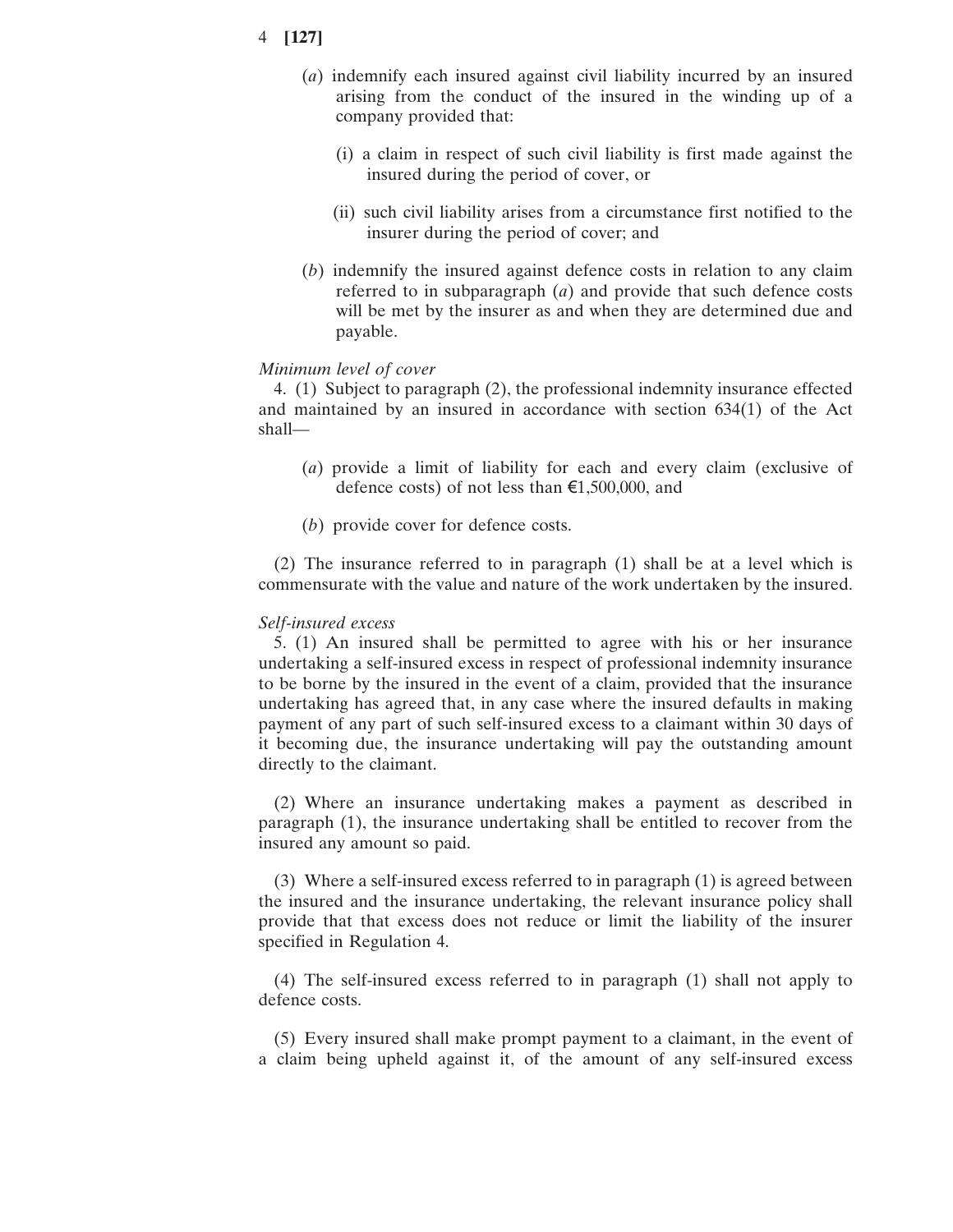provided for under the policy of insurance within 30 days of it becoming due to the claimant.

### *Maintenance of insurance in run-off*

6. (1) Where immediately prior to the commencement of a run-off period, a former insured held professional indemnity insurance with an insurance undertaking, the former insured shall maintain in place run-off cover with an insurance undertaking during the run-off period in respect of the insured's former practice as a liquidator and such cover effected and maintained by the former insured shall-

- (*a*) provide a limit of liability for each and every claim (exclusive of defence costs) of not less than €1,500,000, and
- (*b*) provide cover for defence costs.

(2) Where a person becomes a former insured during or on expiry of a period of cover, the former insured shall ensure that the insurance provides run-off cover for the first 6 years from the date upon which the former insured's past period of cover expires.

#### *Insolvency of insurance undertakings and other events*

7. Where an insured or former insured has effected professional indemnity insurance or run-off cover with an insurance undertaking in accordance with Regulation 4 or 6 and an insolvency event or non-performance event occurs in respect of the insurance undertaking, the insured or former insured shall, as soon as reasonably practicable and in any event not later than 30 days after the date upon which such insolvency event or non-performance event occurs (but not counting the date upon which such event occurs) establish and maintain in place professional indemnity insurance or run-off cover that complies with the requirements of these Regulations with an insurance undertaking that is unaffected by an insolvency event or non-performance event.

### *Cover for dishonest or fraudulent acts or omissions*

8. (1) The professional indemnity insurance may exclude liability of the insurance undertaking to indemnify an insured or former insured under the relevant insurance to the extent that any civil liability or related defence costs arise from the dishonesty of or a fraudulent act or omission committed or condoned by that insured or former insured, provided that the insurance must nonetheless cover each other insured.

(2) The professional indemnity insurance must provide that no dishonesty, act or omission will be imputed to another insured or former insured unless it is committed or condoned by that insured or former insured.

# *Endorsements on existing policies*

9. Where an insured already holds professional indemnity insurance, other than that required by section 634(1), it shall not be necessary for an insured or former insured to obtain an additional policy of insurance in order to satisfy the requirements of these Regulations, if the insured or former insured obtains an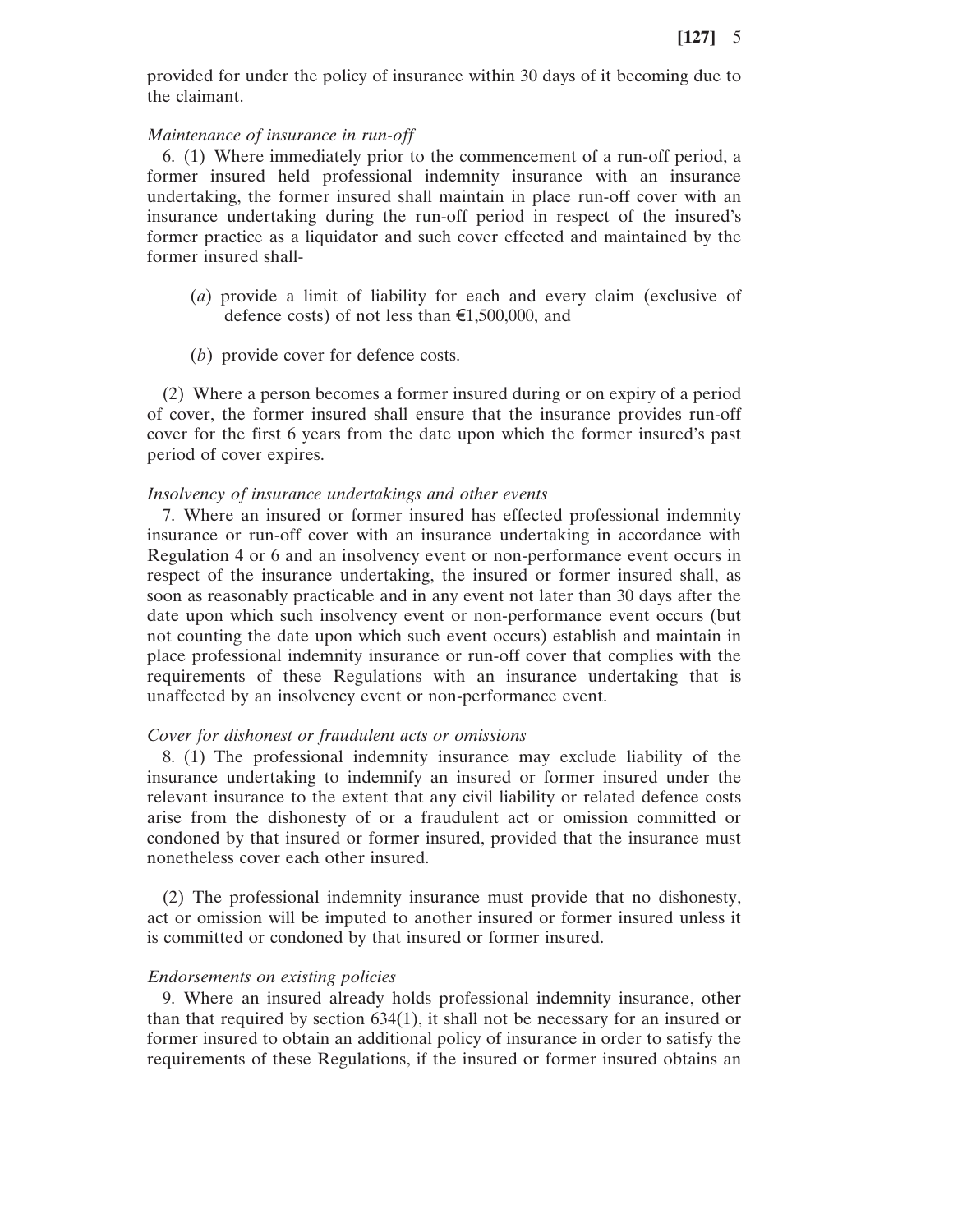# 6 **[127]**

endorsement on the existing professional indemnity insurance policy to the effect that the existing insurance meets the requirements of these Regulations.



GIVEN under the seal of the Irish Auditing and Accounting Supervisory Authority 8 March 2016.

MICHAEL KAVANAGH, Chief Executive Officer and Director.

FERGAL Ó BRIAIN, Secretary.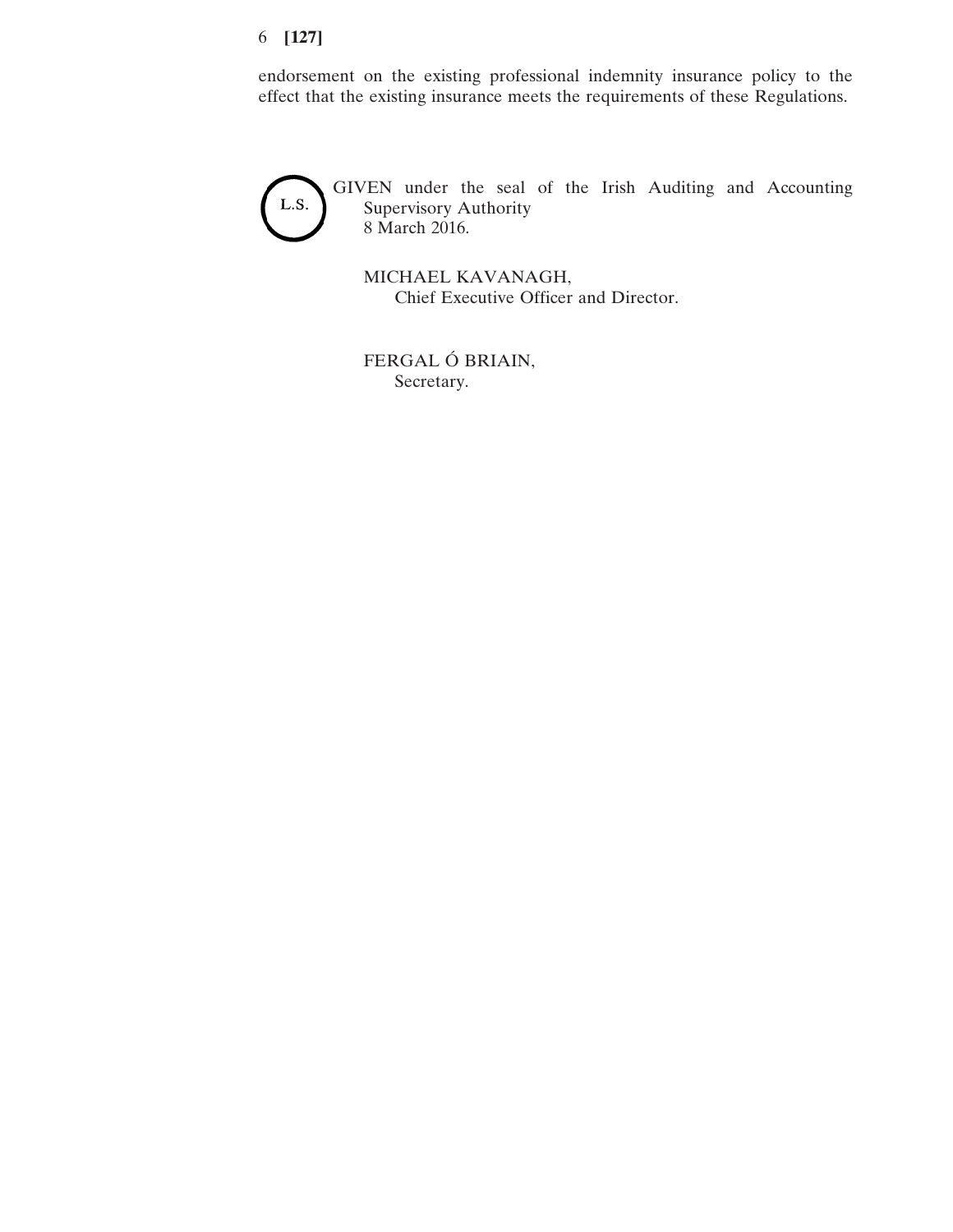**[127]** 7

# EXPLANATORY NOTE

*(This note is not part of the Instrument and does not purport to be a legal interpretation.)*

These Regulations prescribe the amount and terms of professional indemnity insurance required to be held by a liquidator of a company.